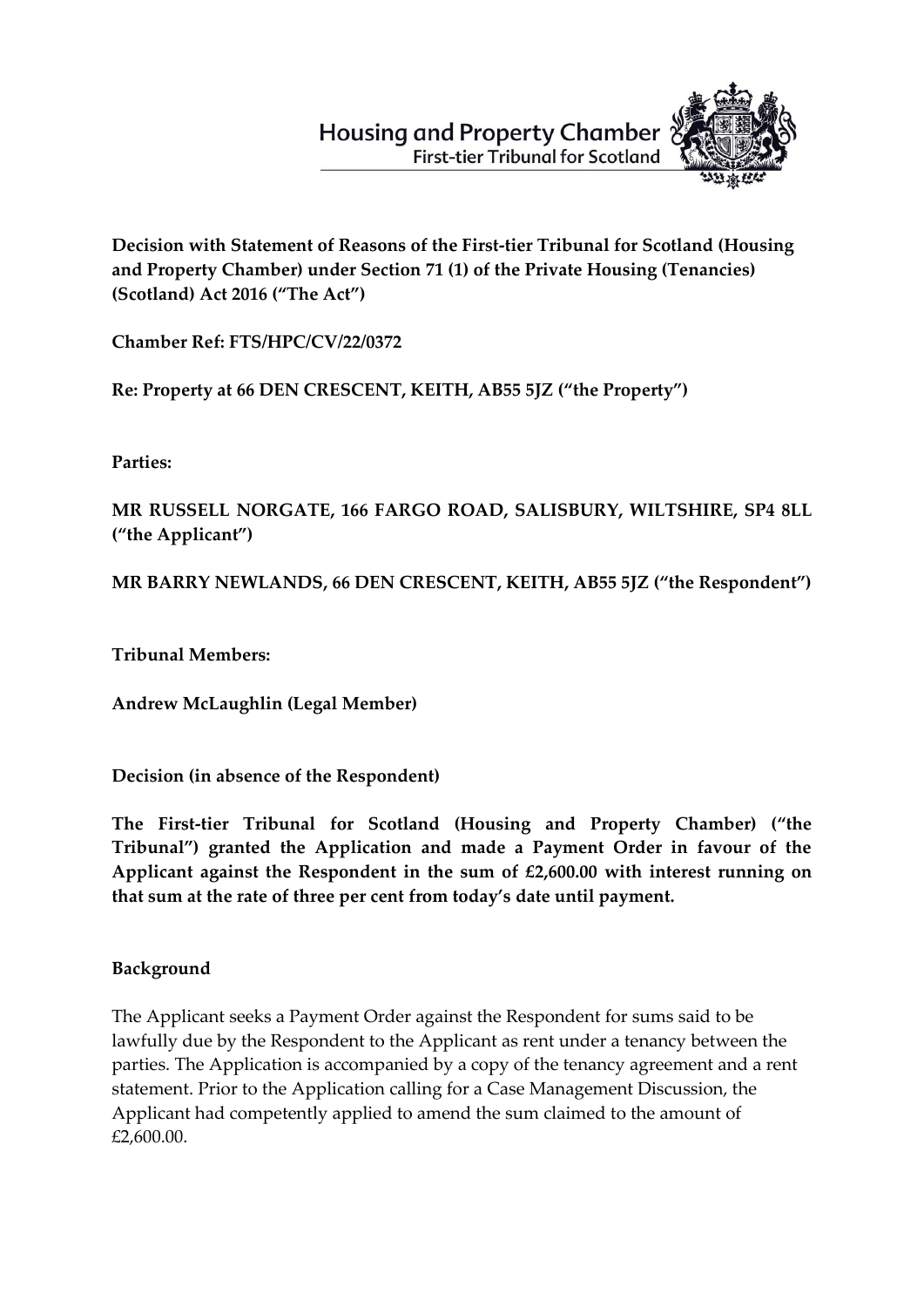#### **The Case Management Discussion**

The Application called for a Case Management Discussion (CMD) by conference call at 2pm on 4 May 2022. The Applicant was represented by Mr Runciman of Gilson Gray Solicitors. There was no appearance by or on behalf of the Respondent. Sheriff Officers had competently served the Application and information about how to join the conference call on the Respondent on 15 March 2022. The Tribunal therefore decided to proceed in the Respondent's absence as per Rule 29. Having heard from Mr Runciman and having considered the Application, the Tribunal made the following findings in fact.

#### **Findings in Fact**

- *I. The parties entered into a tenancy agreement in respect of the Property which commenced on 6 October 2018;*
- *II. The Applicant was the landlord and the Respondent was the tenant;*
- *III. The contractual monthly rent due was £400.00;*
- *IV. The Respondent fell into rent arrears;*
- *V. At today's date the sum of £2,600 is lawfully due as rent by the Respondent to the Applicant but remains unpaid.*

# **Reasons for Decision**

Having made the above findings in fact, the Tribunal decided to grant the Application and made a Payment Order in favour of the Applicant against the Respondent in the sum of £2,600.00 with interest running on that sum at the rate of three per cent from today's date until payment.

# **Right of Appeal**

**In terms of Section 46 of the Tribunal (Scotland) Act 2014, a party aggrieved by the decision of the Tribunal may appeal to the Upper Tribunal for Scotland on a point of law only. Before an appeal can be made to the Upper Tribunal, the party must first seek permission to appeal from the First-tier Tribunal. That party must seek permission to appeal within 30 days of the date the decision was sent to them.**